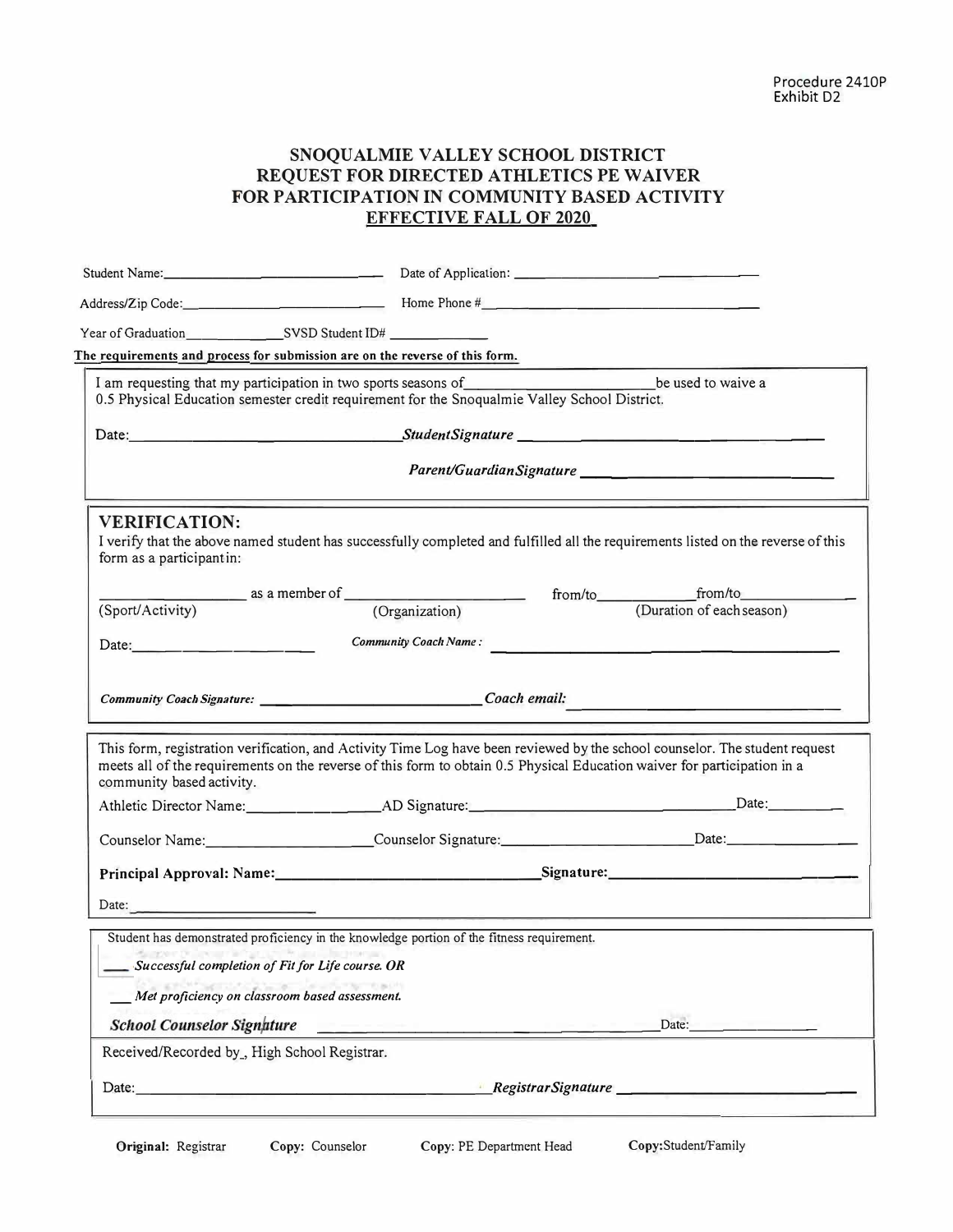## REQUIREMENTS TO COMPLETE A DIRECTED ATHLETICS WAIVER REQUEST FOR PARTICIPATION IN COMMUNITY **BASED ACTVITIES**

PE/Fitness credit requirement for participation in two seasons of the same community based athletic activity upon meeting all of the following requirements: In accordance with Snoqualmie Valley School District Policy 2410 (Graduation Requirements), students may be excused from a maximum of .5 credit toward the

- $\bullet$ muscular endurance, cardiovascular exercise, flexibility, body composition) Participation must be two full seasons a community based athletic activity and must address at least 3 of the 5 components of fitness (muscular strength
- athletics Student must have successfully completed 1.0 credit of Physical Education/Fitness prior to requesting a waiver for participation in community based directed
- $\bullet$ appropriately qualified by having successfully completed youth sports training/certification through the sponsoring organization. request of the school, participants may be required to provide documentation as evidence that the organization is registered and/or the instructor/coach is The activity must be provided through a registered non-profit or for-profit organization under the instruction of a qualified adult coach/instructor. At the
- $\bullet$ The student must provide registration verification in the form of a receipt for payment of registration or note on official letterhead
- The organization must hold regularly scheduled practices and/or competitions/performances. Individual work-outs or drop-in sports do notqualify
- $\bullet$ Activity Time Log (2410P Exhibit E.2). The student must complete the duration of season (at least 90 hours). Students are required to keep track of their participation hours daily by completing the
- If a student is injured during the course of the activity and is unable to participate in at least 80% of the activities, the waiver will not be awarded
- $\bullet$ completed during 9<sup>th</sup> grade year The student must register for an assessment that demonstrates proficiency in the knowledge portion of the fitness requirement, if Fit for Life not
- Participation in an activity must be during student's high school career (grades 9-12).

## PROCESS FOR SUBMISSION:

- Γ. Student informs the coach/instructor of the activity at the beginning of the first season for the activity that they are interested in seeking a waiver of 0.5 credit of high school PE for participation in a community based activity.
- Z. At the end of the 2<sup>nd</sup> season, the student requests that the coach/instructor verify they have met the requirements and sign the completed request form and activity log. The coach/instructor should refuse to sign the request if the student has not met the requirements
- $\mathfrak{a}.$ The student registers, takes and meets proficiency on the assessment that measures the knowledge portion of the fitness requirement
- 4. The student provides the completed form and activity log to the AD. The AD reviews the form, the activity log, and determines if all requirements have been met including proficiency on the fitness knowledge assessment. The AD will collect all the paperwork and provide it to the principal for final approval. Waiver is determined by the signature of the principal. The principal will forward complete requests to the registrar for posting
- ς. The registrar will ensure the student's graduation requirements are updated to reflect the waived credit and family will receive a copy of the request torm for verification.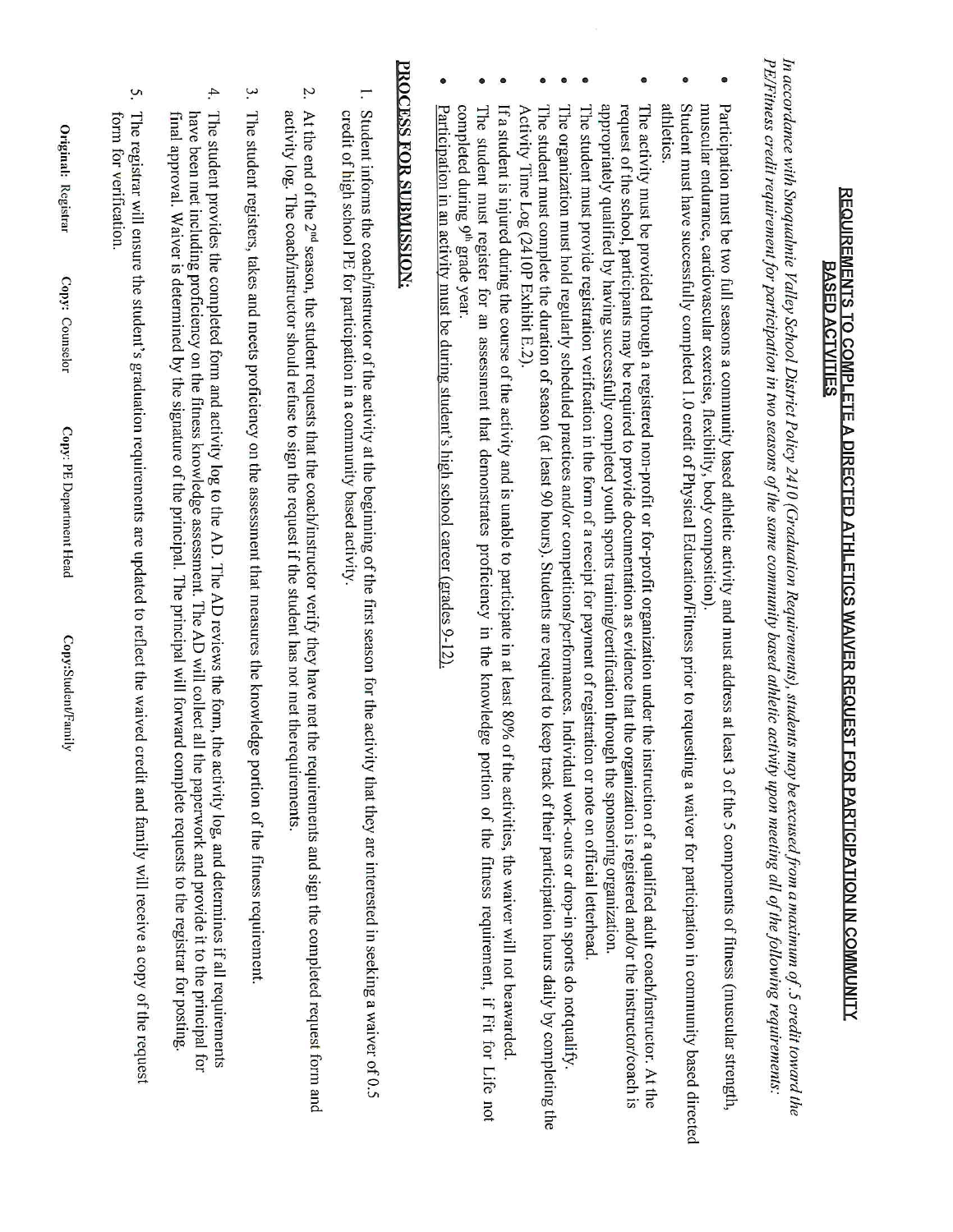| ï |
|---|

## Snoqualmie Valley School District Directed Athletics Activity Time Log

| Student Legal Name:                                                                                              | Student's Scho        |
|------------------------------------------------------------------------------------------------------------------|-----------------------|
| Sport / Name of Organization                                                                                     | Location(s) of Activi |
| Directions: Log the number of hours that you battle differed in the athletic activity each day in the conect box |                       |

|       | ֧֧ׅ֧ׅ֧֧ׅ֧ׅ֧ׅ֧֧ׅ֧ׅ֧֧ׅ֧֧֧֧֛֛֛֧֛֛֛֛֛֛֛֛֛֛֛֛֧֚֚֚֚֚֚֚֚֚֚֚֚֚֚֚֚֚֚֚֚֚֚֚֚֚֚֚֚֚֚֚֚֝֜֓֝֓֜֓֜֓֜֝֓֜֜֝֬֜֝֓֝֬֝֓֝֜֝֜֜֟֜֝֟                                                            |
|-------|----------------------------------------------------------------------------------------------------------------------------------------------------------------------|
|       |                                                                                                                                                                      |
|       |                                                                                                                                                                      |
|       |                                                                                                                                                                      |
|       |                                                                                                                                                                      |
|       | allOURCO<br>).                                                                                                                                                       |
|       |                                                                                                                                                                      |
|       |                                                                                                                                                                      |
|       |                                                                                                                                                                      |
|       |                                                                                                                                                                      |
|       |                                                                                                                                                                      |
|       |                                                                                                                                                                      |
|       |                                                                                                                                                                      |
|       |                                                                                                                                                                      |
|       |                                                                                                                                                                      |
|       |                                                                                                                                                                      |
|       |                                                                                                                                                                      |
|       |                                                                                                                                                                      |
|       |                                                                                                                                                                      |
|       |                                                                                                                                                                      |
|       |                                                                                                                                                                      |
|       |                                                                                                                                                                      |
|       |                                                                                                                                                                      |
|       |                                                                                                                                                                      |
|       |                                                                                                                                                                      |
|       |                                                                                                                                                                      |
|       |                                                                                                                                                                      |
|       |                                                                                                                                                                      |
|       |                                                                                                                                                                      |
|       |                                                                                                                                                                      |
|       |                                                                                                                                                                      |
|       |                                                                                                                                                                      |
| ׇ֚֘֝֝ |                                                                                                                                                                      |
|       |                                                                                                                                                                      |
| į     |                                                                                                                                                                      |
|       |                                                                                                                                                                      |
|       |                                                                                                                                                                      |
|       |                                                                                                                                                                      |
|       |                                                                                                                                                                      |
|       |                                                                                                                                                                      |
|       |                                                                                                                                                                      |
|       |                                                                                                                                                                      |
| į     |                                                                                                                                                                      |
|       |                                                                                                                                                                      |
|       |                                                                                                                                                                      |
|       |                                                                                                                                                                      |
|       |                                                                                                                                                                      |
|       |                                                                                                                                                                      |
|       | $\begin{array}{c} \begin{array}{c} \begin{array}{c} \begin{array}{c} \end{array} \\ \end{array} \\ \begin{array}{c} \end{array} \end{array} \end{array} \end{array}$ |
|       |                                                                                                                                                                      |
|       |                                                                                                                                                                      |
|       |                                                                                                                                                                      |
|       | j                                                                                                                                                                    |
|       |                                                                                                                                                                      |
|       |                                                                                                                                                                      |
|       |                                                                                                                                                                      |
|       |                                                                                                                                                                      |
|       |                                                                                                                                                                      |

| <b>Anr</b> | June | May | April | March | February | January | December | November | October | September | August | Month / Day   1                                                           |
|------------|------|-----|-------|-------|----------|---------|----------|----------|---------|-----------|--------|---------------------------------------------------------------------------|
|            |      |     |       |       |          |         |          |          |         |           |        |                                                                           |
|            |      |     |       |       |          |         |          |          |         |           |        |                                                                           |
|            |      |     |       |       |          |         |          |          |         |           |        | $\overline{z}$                                                            |
|            |      |     |       |       |          |         |          |          |         |           |        | $\omega$                                                                  |
|            |      |     |       |       |          |         |          |          |         |           |        | 4                                                                         |
|            |      |     |       |       |          |         |          |          |         |           |        | c                                                                         |
|            |      |     |       |       |          |         |          |          |         |           |        | $\sim$                                                                    |
|            |      |     |       |       |          |         |          |          |         |           |        | $\overline{a}$                                                            |
|            |      |     |       |       |          |         |          |          |         |           |        |                                                                           |
|            |      |     |       |       |          |         |          |          |         |           |        |                                                                           |
|            |      |     |       |       |          |         |          |          |         |           |        |                                                                           |
|            |      |     |       |       |          |         |          |          |         |           |        |                                                                           |
|            |      |     |       |       |          |         |          |          |         |           |        | $8$ $\frac{1}{2}$ $\frac{1}{2}$ $\frac{1}{2}$ $\frac{1}{2}$ $\frac{1}{2}$ |
|            |      |     |       |       |          |         |          |          |         |           |        | $\frac{13}{2}$                                                            |
|            |      |     |       |       |          |         |          |          |         |           |        | $\overline{4}$                                                            |
|            |      |     |       |       |          |         |          |          |         |           |        |                                                                           |
|            |      |     |       |       |          |         |          |          |         |           |        | 15   16   17                                                              |
|            |      |     |       |       |          |         |          |          |         |           |        |                                                                           |
|            |      |     |       |       |          |         |          |          |         |           |        | 81                                                                        |
|            |      |     |       |       |          |         |          |          |         |           |        | $\overline{61}$                                                           |
|            |      |     |       |       |          |         |          |          |         |           |        | $\overline{50}$                                                           |
|            |      |     |       |       |          |         |          |          |         |           |        | $\frac{1}{2}$                                                             |
|            |      |     |       |       |          |         |          |          |         |           |        | 32                                                                        |
|            |      |     |       |       |          |         |          |          |         |           |        | 23                                                                        |
|            |      |     |       |       |          |         |          |          |         |           |        | 24                                                                        |
|            |      |     |       |       |          |         |          |          |         |           |        | 52                                                                        |
|            |      |     |       |       |          |         |          |          |         |           |        | 26                                                                        |
|            |      |     |       |       |          |         |          |          |         |           |        | 27                                                                        |
|            |      |     |       |       |          |         |          |          |         |           |        | 28                                                                        |
|            |      |     |       |       |          |         |          |          |         |           |        | 52                                                                        |
|            |      |     |       |       |          |         |          |          |         |           |        | 30                                                                        |
|            |      |     |       |       |          |         |          |          |         |           |        | $\overline{\mathbf{3}}$                                                   |

| $\ddot{\phantom{0}}$ |   |
|----------------------|---|
| Ĩ                    |   |
|                      |   |
| our o                |   |
| J                    | ۰ |
|                      |   |
| ļ                    |   |
|                      |   |
|                      |   |
|                      | ì |
|                      |   |
|                      |   |

Coach/Instructor Name:

Signature:

Date: